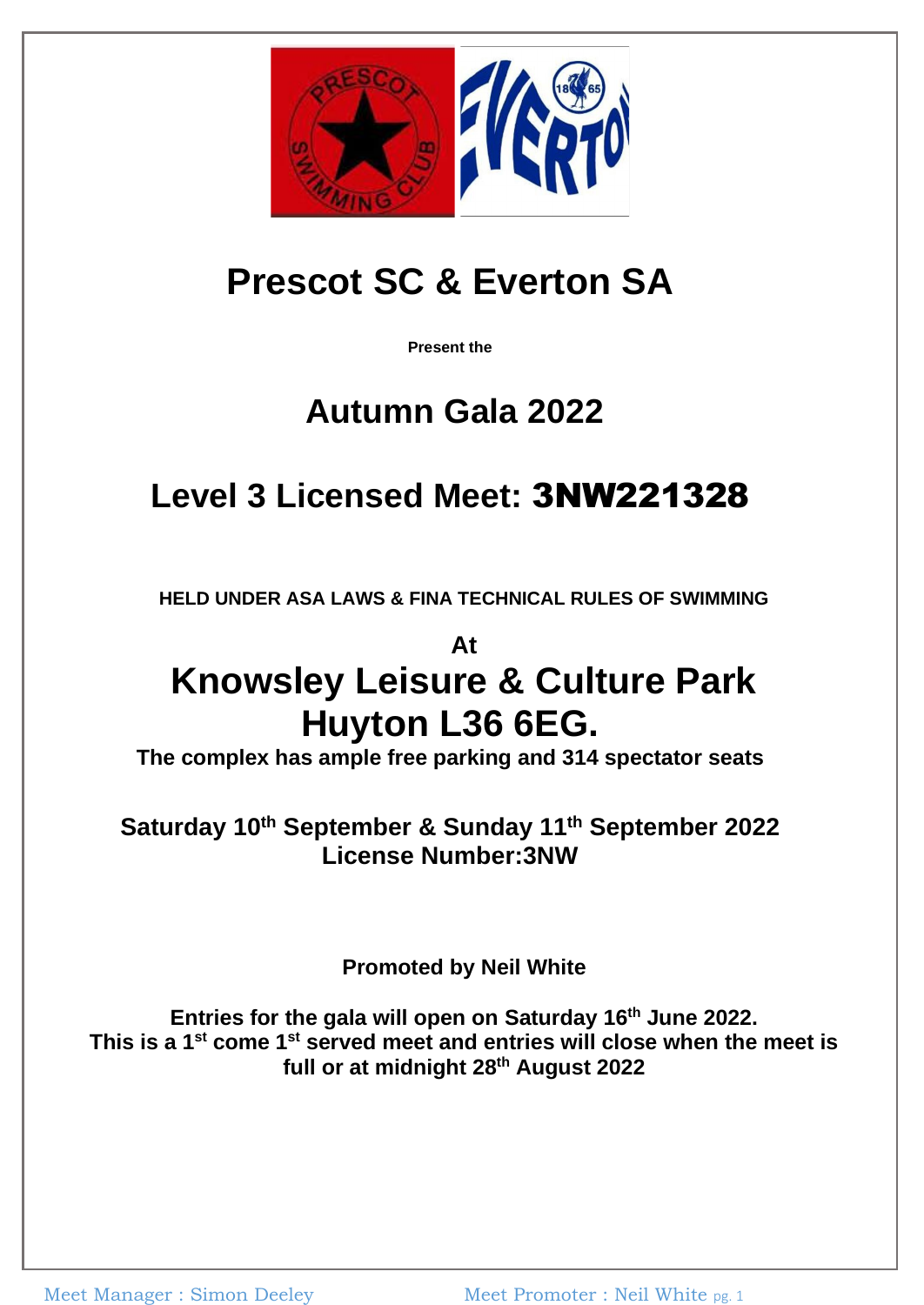

#### **Gala Conditions**

- 1. The meet is to be held at Knowsley Leisure & Culture Park, Longview Drive, Huyton, L36 6EG, on Saturday 10<sup>th</sup> September & Sunday 11<sup>th</sup> September 2022. This will be 1<sup>st</sup> come, 1<sup>st</sup> served meet and the entries will close when the meet is full or at Midnight Sunday 28<sup>th</sup> August 2022.
- 2. Age on the day will be as of midnight Sunday 11<sup>th</sup> September 2022.
- 3. Entry fees each event £7.00 for electronic entries £7.50 for paper entries. Electronic entries can be made using the Sports Systems meet file which can be obtained by e-mailing external\_events@prescotswimmingclub.org or downloading from the Prescot SC website.
- 4. Coaches' passes are available at £20.00 each. It is mandatory that all coaches comply with the relevant Child Safeguarding procedures and have an up to date CRB certificate/DBS registration.
- 5. Times (25m Pool Size or converted to 25m) required for all events. Competitor age is at midnight Sunday 11<sup>th</sup> September 2022. Please check the correct age group is entered relative to the swimmers date of birth.
- 6. As a level 3 meet there are upper time limits, swimmers must not have swim faster than or equal to the times listed in the upper qualifying times in this entry pack.
- 7. Details on the entry forms should be as per the swimmers ASA Category 2 Membership Registration and as shown on the ASA Membership Database. Please check that your swimmers (including 9yr olds) are Category 2 registered, and their ASA ID number is correct. Entries sent without fee, with entries incorrectly made out or declaration not signed may not be accepted. No refunds for entries incorrectly submitted. Entries should be sent electronically by an authorised club official and payments made by bank transfer.
- 8. Over the Top starts will be used, with the exception of backstroke events. All events are heat declared.
- 9. Withdrawals must be made on an official withdrawal form. To help the event run smoothly withdrawals must be made no later than 40 minutes before the start of each session.
- 10. Competitors are responsible for presenting themselves to the marshals in good time for the event in which they are competing. It is the swimmers' responsibility to be at the start in time for the race.
- 11. Restriction of entries. The promoter reserves the right to restrict entries in the interest of safety, time constraints and to ensure the smooth running of the competition. Where this rule is invoked the swimmers with the fastest submitted times in each age group shall take precedence. Events chosen for restriction will be at the discretion of the promoter. A refund will be given to competitors whose entry is denied where this condition has been exercised. Poolside entries will be taken at the discretion of the promoter.
- 12. Anything not covered within these meet rules to be at the discretion of the meet organiser/promoter.
- 13. Knowsley Leisure and Culture Park has a large main foyer with seating and café area. There are two 25m pools. The competition will be run in the eight lane 25m pool of graduated depth with spectator viewing gallery to seat 314. Anti-wave lane ropes and turn boards will be used. The 25m four lane teaching pool of variable depth will be used as a warm-up/swim down facility only. Each Club will be responsible for providing a Coach to supervise their own Club swimmers while in the warm up/swim down pool.

Spectator entry for whole day £9:00 (£5:00 per Session)

14. 1<sup>st</sup>, 2<sup>nd</sup> and 3<sup>rd</sup> place medals will be awarded in the following age groups; 9, 10, 11, 12, 13, 14, 15 & Over. Swimmers are to collect their awards as the competition proceeds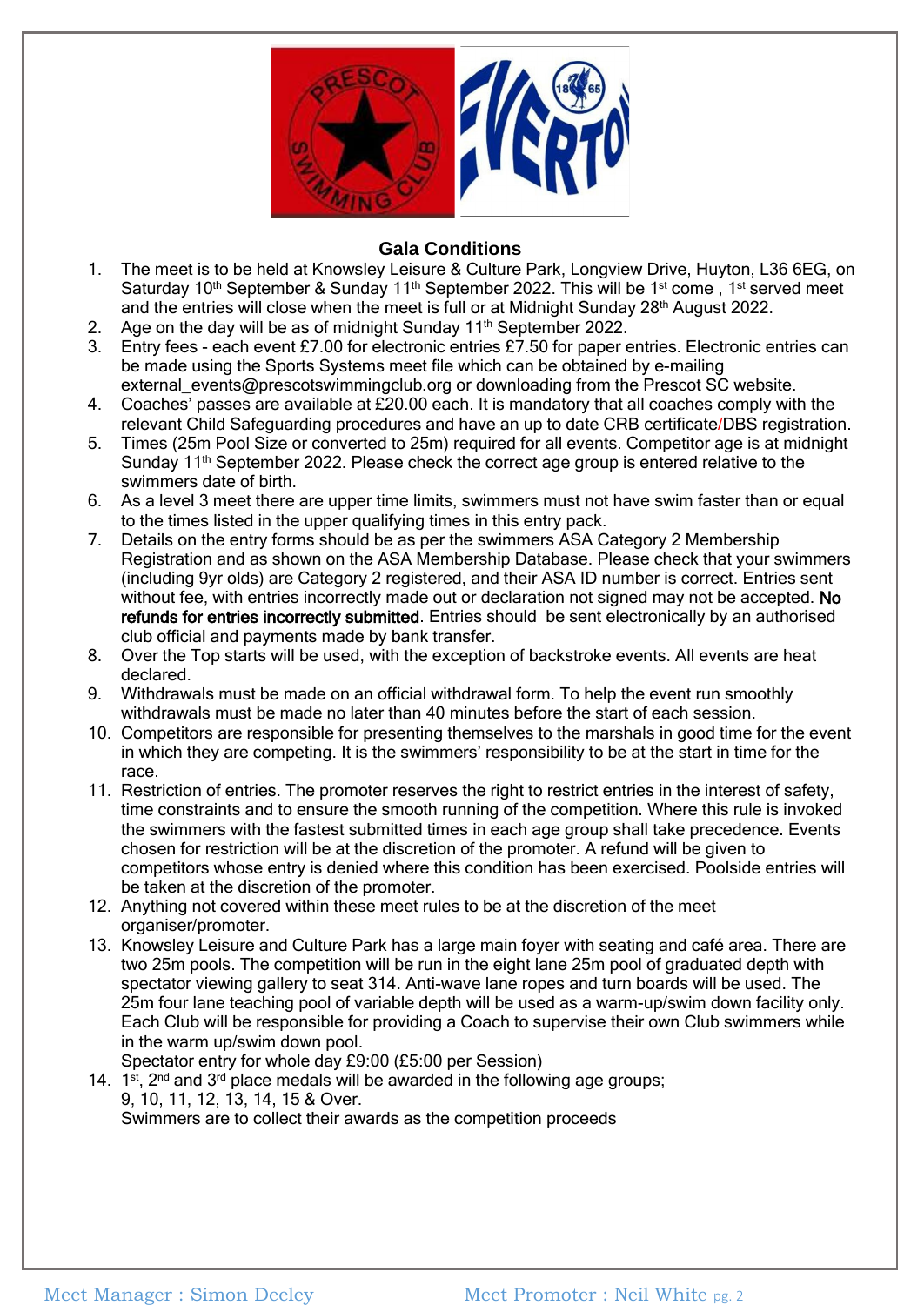| <b>Coaches Pass Order Form</b>                                                                                                                                                                                                                                                                         |  |
|--------------------------------------------------------------------------------------------------------------------------------------------------------------------------------------------------------------------------------------------------------------------------------------------------------|--|
|                                                                                                                                                                                                                                                                                                        |  |
|                                                                                                                                                                                                                                                                                                        |  |
|                                                                                                                                                                                                                                                                                                        |  |
|                                                                                                                                                                                                                                                                                                        |  |
|                                                                                                                                                                                                                                                                                                        |  |
|                                                                                                                                                                                                                                                                                                        |  |
| <b>NUMBER OF COACHES PASSES REQUIRED @ £20.00</b><br>(RATIO 2:20 WITH MALE & FEMALE NEEDED (With Lunch)<br><b>FOR MIXED TEAMS)</b><br>FEE ENCLOSED $\mathbf{\pounds}$ ________<br>I CERTIFY THAT THE COACHES WHO ARE ATTENDING ON THE POOLSIDE<br>FOR OUR CLUB HAVE AN UP TO DATE CRB/DBS CERTIFICATE. |  |
|                                                                                                                                                                                                                                                                                                        |  |
|                                                                                                                                                                                                                                                                                                        |  |
|                                                                                                                                                                                                                                                                                                        |  |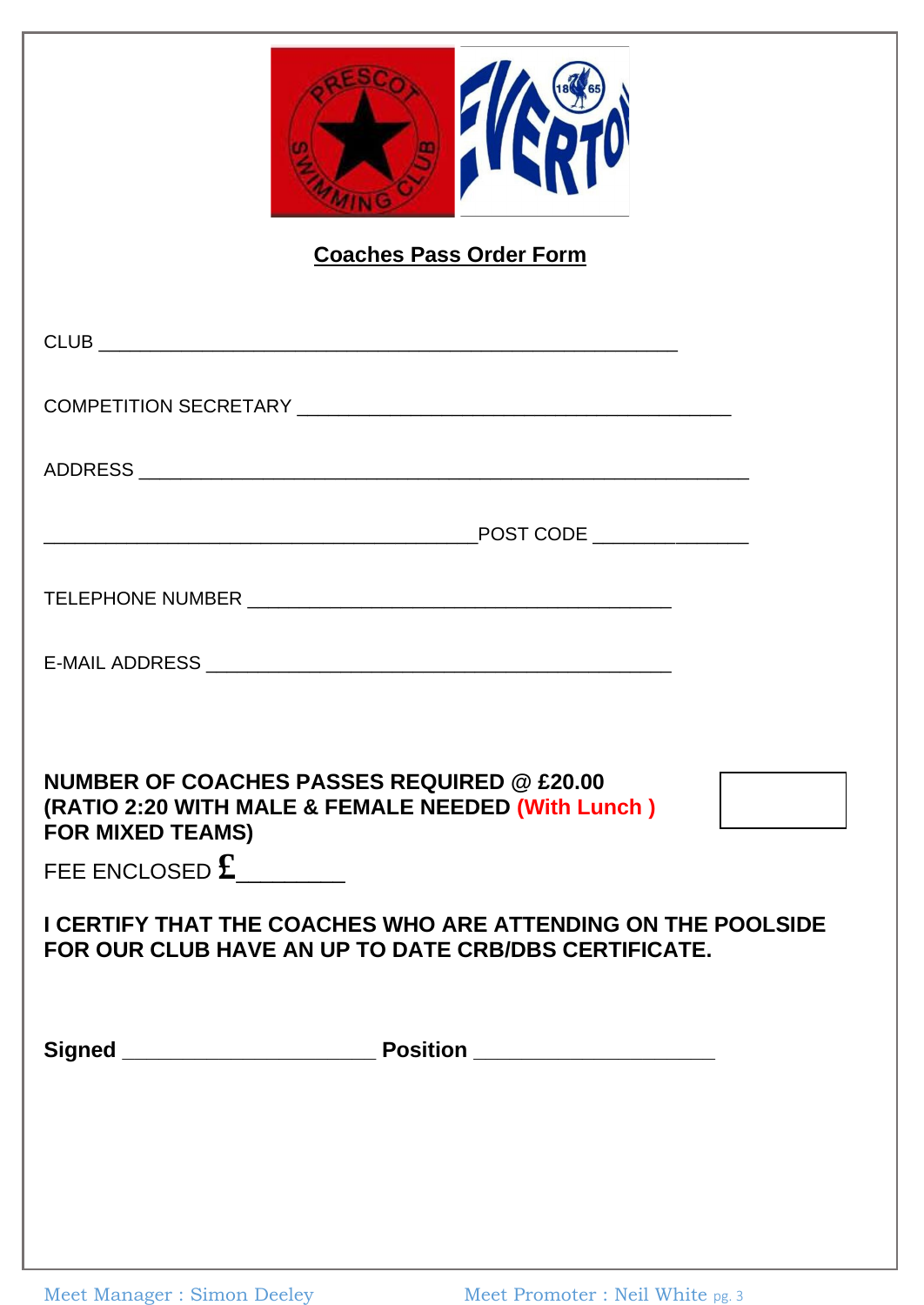

**Level 3 Autumn Gala Summary Sheet** 

| <b>Swimming Club</b>                             |                     |                           |  |
|--------------------------------------------------|---------------------|---------------------------|--|
| <b>Club Contact Name</b>                         |                     |                           |  |
| Position in Club                                 |                     |                           |  |
| <b>Home Address</b>                              |                     |                           |  |
| Post Code                                        |                     |                           |  |
| <b>Telephone Number</b>                          |                     |                           |  |
| Mobile No                                        |                     |                           |  |
| <b>Email Address</b>                             |                     |                           |  |
| <b>Electronic Entries</b>                        |                     |                           |  |
|                                                  | @ £7.00 per Event = | $\mathbf f$               |  |
| <b>Paper Entries</b>                             |                     |                           |  |
|                                                  | @ £7.50 per Event = | $\boldsymbol{\mathbf{f}}$ |  |
| Team Staff & Chaperone Passes (inc Buffet Lunch) |                     |                           |  |
|                                                  | @ £20.00 per Pass = | $\mathbf f$               |  |

All payments to be made by Bank Transfer to Account Name : Prescot SC Account No.: 31421336 Sort Code : 40-37--21

**Total** =

**£**

Meet Manager : Simon Deeley Meet Promoter : Neil White pg. 4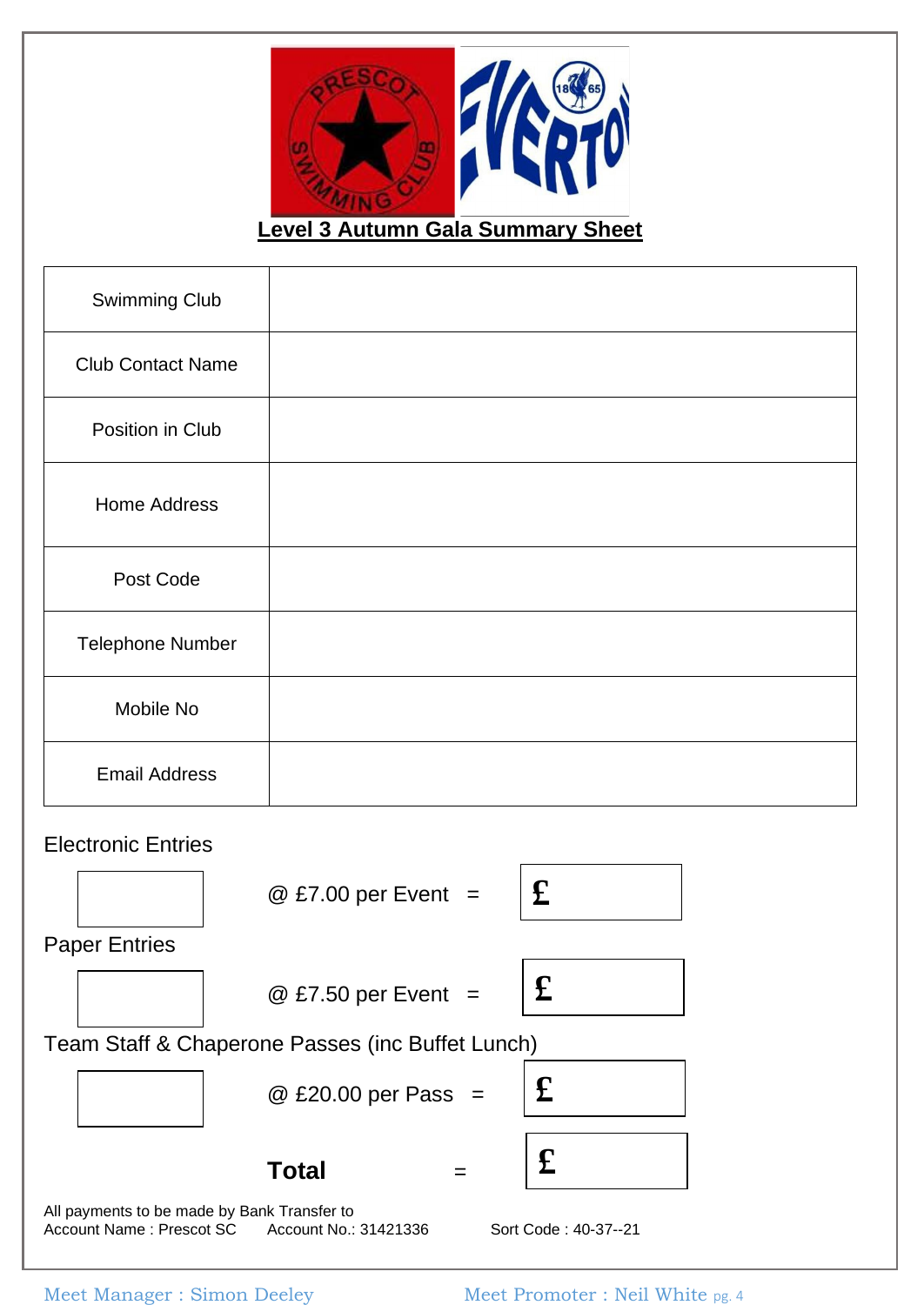

### No Swimmer should enter a time faster than those indicated below.

| Boys Upper Time limit |          |          |         |                   | Girls Upper Time limit |        |          |          |         |                   |
|-----------------------|----------|----------|---------|-------------------|------------------------|--------|----------|----------|---------|-------------------|
| 9 yrs                 | 10 yrs   | 11 yrs   | 12 yrs  | 13yrs<br>and Over |                        | 9 yrs  | 10 yrs   | 11 yrs   | 12 yrs  | 13yrs<br>and Over |
| 31.0                  | 30.0     | 29.0     | 28.0    | 25.0              | 50 FREE                | 31.0   | 30.0     | 29.0     | 28.0    | 25.0              |
| 1:05.0                | 1:03.0   | 1:02.0   | 01:00.0 | 56.0              | <b>100 FREE</b>        | 1:05.0 | 1:03.0   | 1:02.0   | 1:00.0  | 56.0              |
| 2:20.0                | 2:15.0   | 2:10.0   | 2:05.0  | 2:03.0            | <b>200 FREE</b>        | 2:20.0 | 2:15.0   | 2:10.0   | 2:05.0  | 2:03.0            |
|                       | 5:15.0   | 5:10.0   | 5:00.0  | 4:45.0            | <b>400 FREE</b>        | ۰      | 5:15.0   | 5:10.0   | 5:00.0  | 4:45.0            |
| 39.0                  | 37.0     | 35.0     | 32.0    | 30.0              | 50 BACK                | 39.0   | 37.0     | 35.0     | 32.0    | 30.0              |
| 1:15.0                | 1:12.0   | 1:10.0   | 1:06.0  | 1:02.0            | 100 BACK               | 1:15.0 | 1:12.0   | 1:10.0   | 1:06.0  | 1:02.0            |
| 2:30.0                | 2:25.0   | 2:23.0   | 2:21.0  | 2:19.0            | 200 BACK               | 2:30.0 | 2:25.0   | 2:23.0   | 2:21.0  | 2:19.0            |
| 45.0                  | 41.0     | 38.0     | 35.0    | 32.0              | <b>50 BREAST</b>       | 45.0   | 41.0     | 38.0     | 35.0    | 32.0              |
| 1:25.0                | 1:20.0   | 1:16.0   | 1:14.0  | 1:12.0            | 100 BRST               | 1:25.0 | 1:20.0   | 1:16.0   | 1:14.0  | 1:12.0            |
| 3:00.0                | 2:55.0   | 2:45.0   | 2:35.0  | 2:40.0            | <b>200 BRST</b>        | 3:00.0 | 2:55.0   | 2:45.0   | 2:35.0  | 2:40.0            |
| 40.30                 | 36.50    | 34.50    | 32.50   | 32.00             | <b>50 FLY</b>          | 40.40  | 36.50    | 34.50    | 32.90   | 32.30             |
| 1:15.0                | 1:10.0   | 1:06.00  | 01:02.0 | 01:00.0           | <b>100 FLY</b>         | 1:15.0 | 1:10.0   | 1:06.00  | 01:02.0 | 01:00.0           |
| 2:50.0                | 2:40.00  | 2:30.0   | 2:25.0  | 2:20.0            | <b>200 FLY</b>         | 2:50.0 | 2:40.00  | 2:30.0   | 2:25.0  | 2:20.0            |
| 2:42.0                | 2:35.0   | 2:27.0   | 2:20.0  | 2:15.0            | 200 I.M.               | 2:42.0 | 2:35.0   | 2:27.0   | 2:20.0  | 2:15.0            |
| ٠                     | 05:31.00 | 05.22.00 | 5:10.0  | 4:50.0            | 400 I.M                | ٠      | 05:31.00 | 05.22.00 | 5:10.0  | 4:50.0            |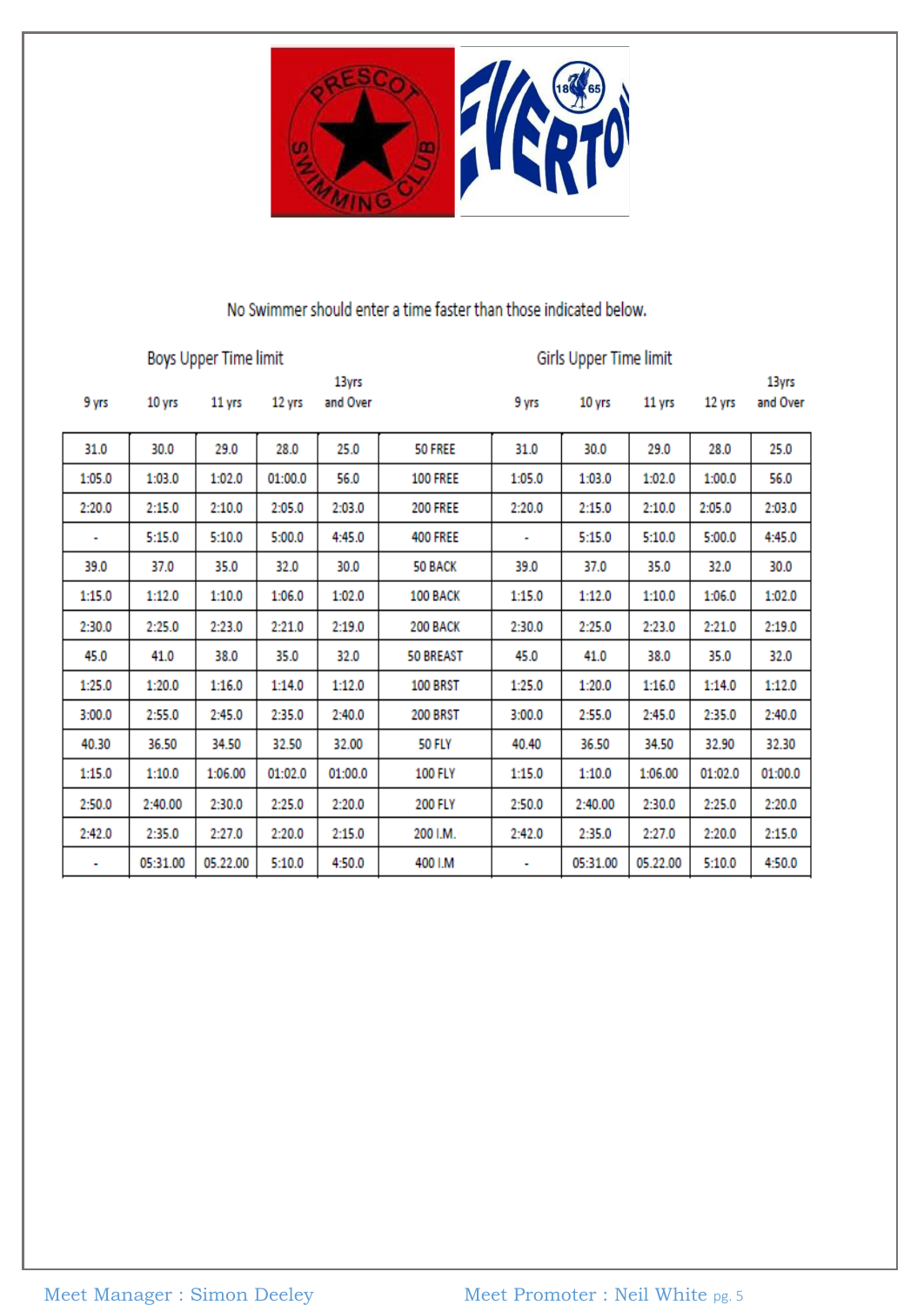

#### Session 1 Saturday 10<sup>th</sup> September – 8.00am Warm Up for 9.00am Start **EVENT** DISTANCE

ヿ

| <u>LVLIVI</u> | <b>UIJIAIVLL</b> | JINUNL            | <b>VLIVULIV</b> | <b>AVL</b> |
|---------------|------------------|-------------------|-----------------|------------|
|               | 400m             | IM                | Girls           | 10/Over    |
|               | 200m             | IM                | <b>Boys</b>     | 9/Over     |
| 3             | 100m             | Freestyle         | Girls           | 9/Over     |
| 4             | 100m             | Breaststroke      | <b>Boys</b>     | 9/Over     |
| 5             | 200m             | <b>Backstroke</b> | Girls           | 9/Over     |
| 6             | 200m             | <b>Butterfly</b>  | <b>Boys</b>     | 9/Over     |
|               | 50 <sub>m</sub>  | Breaststroke      | Girls           | 9/Over     |
| 8             | 50 <sub>m</sub>  | Freestyle         | <b>Boys</b>     | 9/Over     |
|               |                  |                   |                 |            |

#### Session 2 Saturday 10<sup>th</sup> September - TBA

| <b>EVENT</b> | <b>DISTANCE</b> | <b>STROKE</b>       | <b>GENDER</b> | <b>AGE</b> |
|--------------|-----------------|---------------------|---------------|------------|
| 9            | 400m            | Freestyle           | <b>Boys</b>   | 10/Over    |
| 10           | 200m            | Freestyle           | Girls         | 9/Over     |
| 11           | 100m            | <b>Backstroke</b>   | <b>Boys</b>   | 9/Over     |
| 12           | 100m            | Butterfly           | Girls         | 9/Over     |
| 13           | 200m            | <b>Breaststroke</b> | <b>Boys</b>   | 9/Over     |
| 14           | 50 <sub>m</sub> | <b>Butterfly</b>    | Girls         | 9/Over     |
| 15           | 50 <sub>m</sub> | <b>Backstroke</b>   | <b>Boys</b>   | 9/Over     |

#### **SUNDAY**

| Session 3 Sunday 11 <sup>th</sup> September - 8.00am Warm Up for 9.00am Start |                  |                     |               |            |  |
|-------------------------------------------------------------------------------|------------------|---------------------|---------------|------------|--|
| <b>EVENT</b>                                                                  | <b>DISTANCE</b>  | <b>STROKE</b>       | <b>GENDER</b> | <b>AGE</b> |  |
| 16                                                                            | 400m             | IM                  | <b>Boys</b>   | 10/Over    |  |
| 17                                                                            | 200 <sub>m</sub> | IM                  | Girls         | 9/Over     |  |
| 18                                                                            | 100 <sub>m</sub> | Freestyle           | <b>Boys</b>   | 9/Over     |  |
| 19                                                                            | 100 <sub>m</sub> | <b>Breaststroke</b> | Girls         | 9/Over     |  |
| 20                                                                            | 200m             | <b>Backstroke</b>   | <b>Boys</b>   | 9/Over     |  |
| 21                                                                            | 200 <sub>m</sub> | <b>Butterfly</b>    | Girls         | 9/Over     |  |
| 22                                                                            | 50 <sub>m</sub>  | <b>Breaststroke</b> | <b>Boys</b>   | 9/Over     |  |
| 23                                                                            | 50 <sub>m</sub>  | Freestyle           | Girls         | 9/Over     |  |

### Session 4 Sunday  $11^{th}$  September – TBA

| <b>EVENT</b> | <b>DISTANCE</b>  | <b>STROKE</b>       | <b>GENDER</b> | <b>AGE</b> |
|--------------|------------------|---------------------|---------------|------------|
| 24           | 400m             | Freestyle           | Girls         | 10/Over    |
| 25           | 200 <sub>m</sub> | Freestyle           | <b>Boys</b>   | 9/Over     |
| 26           | 100m             | Backstroke          | Girls         | 9/Over     |
| 27           | 100m             | <b>Butterfly</b>    | <b>Boys</b>   | 9/Over     |
| 28           | 200m             | <b>Breaststroke</b> | Girls         | 9/Over     |
| 29           | 50 <sub>m</sub>  | Butterfly           | <b>Boys</b>   | 9/Over     |
| 30           | 50 <sub>m</sub>  | <b>Backstroke</b>   | Girls         | 9/Over     |